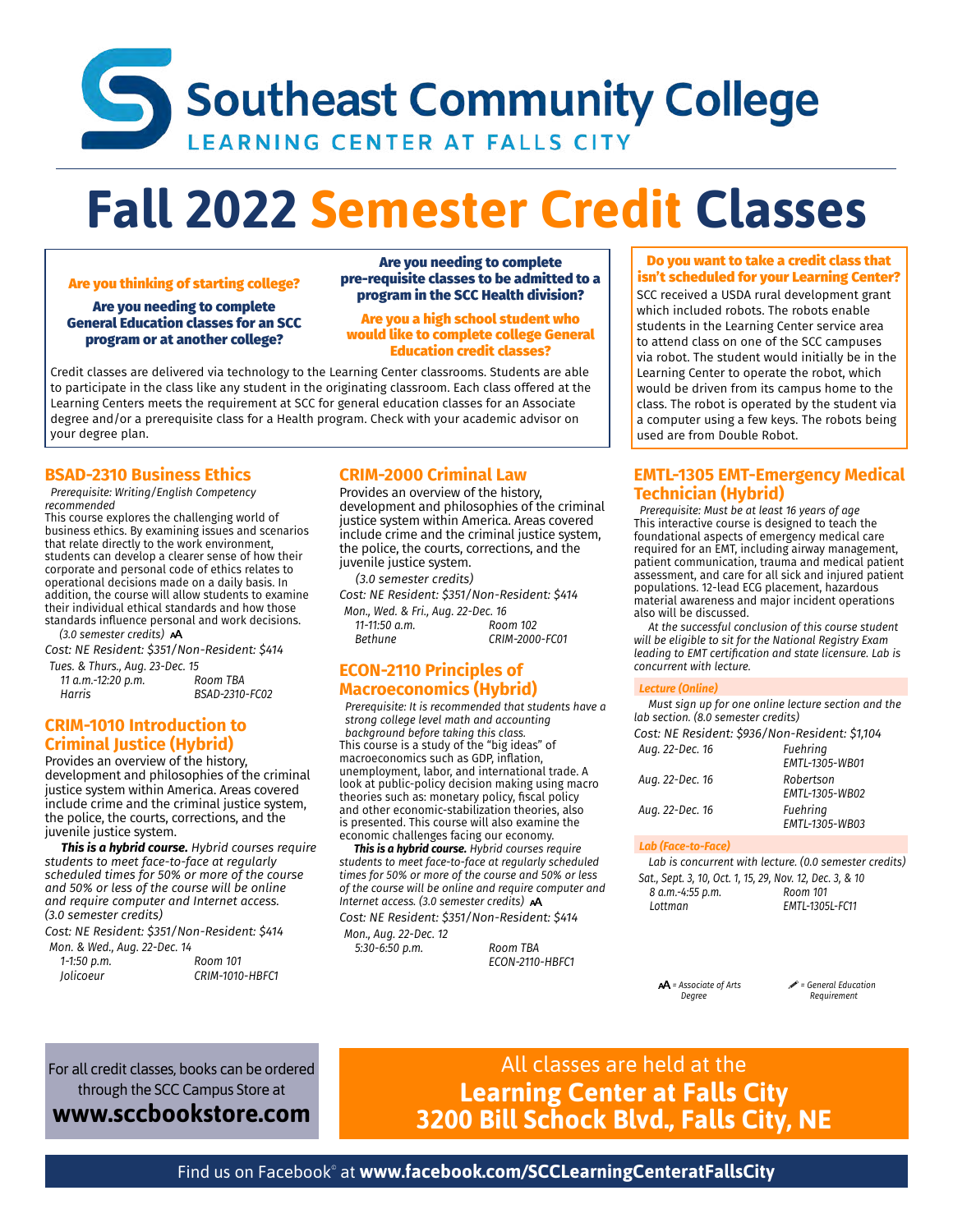#### **ENGL-1010 English Composition I**

 *Prerequisite: Appropriate placement score OR grade of "C" or higher in ENGL-0985 (formerly ENGL-0980)* Composition I offers instructional practice in the techniques of effective writing. The process of planning, writing, revising, and editing essays for particular audiences and purposes and researchrelated skills are also emphasized.

 *(3.0 semester credits)* 

*Cost: NE Resident: \$351/Non-Resident: \$414*

| Tues. & Thurs., Aug. 23-Dec. 15 |                |
|---------------------------------|----------------|
| $9:30-10:50$ a.m.               | Room TBA       |
| Wortmann                        | ENGL-1010-FC21 |

#### **ENGL-1020 English Composition II**

 *A grade of "C" or higher in ENGL-1010* Students will read and analyze various texts and respond with research-based argumentative essays that demonstrate information literacy, criticalreading, and source integration. A significant research project is required.

 *(3.0 semester credits)* 

*Cost: NE Resident: \$351/Non-Resident: \$414*

*Mon., Wed. & Fri., Aug. 22-Dec. 16 11-11:50 a.m. Sack ENGL-1020-FC02*

#### **FSDT-1350 Basic Nutrition (Hybrid)**

The study of nutrients, digestion, absorption, metabolism, fitness, consumer concerns, food safety, nutrition throughout the life cycle, including cultural influences on food selection. Nutrition in relation to disease and world hunger is explored.

 *(3.0 semester credits) Cost: NE Resident: \$351/Non-Resident: \$414*

| Tues. & Thurs., Aug. 23-Dec. 15 |                |
|---------------------------------|----------------|
| $9:30-10:50$ a.m.               | Computer Lab   |
| Rethmeier                       | FSDT-1350-FC04 |

#### **HIST-2010 American History I— Early America**

A survey of American history from the Age of Discovery through the Civil War and Reconstruction. Emphasis is on the political, economic, cultural, social, and technological issues that arise in the development of the American nation.

 *(3.0 semester credits)* 

*Cost: NE Resident: \$351/Non-Resident: \$414*

*Mon., Wed. & Fri., Aug. 22-Dec. 16 Noon-12:50 p.m. Davis HIST-2010-FC04*

*= Associate of Arts = General Education*

*Degree Requirement*

 *= Developmental Course*

All classes are held at the **Learning Center at Falls City 3200 Bill Schock Blvd. Falls City, NE**

#### **MATH-0950 Beginning Algebra (Online)**

 *Prerequisite: A grade of "C" or higher in MATH-0900 or a grade of "B" or higher in MATH-0903 or appropriate score on the math placement test.* Study of operations with integers, solve linear equations and inequalities, solve linear absolute value equations and inequalities, write equations and graphing lines and linear inequalities, solve systems of equations, the Laws of Exponents, and operations with polynomials.

 *This is an online course and a home computer with internet access is required. (3.0 semester credits) Cost: NE Resident: \$351/Non-Resident: \$414*

*Tues. & Thurs., Aug. 23-Dec. 15 4-5:20 p.m. Online Vulgamott MATH-0950-WBFC8*

#### **MATH-1100 Intermediate Algebra**

 *Prerequisite: A grade of "C" or higher in MATH-0950 or a grade of "B" or higher in MATH-0953 or appropriate core on the math placement test.*

Study of second year algebra at a college level with emphasis on: Techniques for simplifying algebraic expressions, and solving algebraic equations and inequalities, functions their properties and graphs, complex numbers, graphs of quadratic functions, and systems of equations.

 *May not fulfill the math requirement for associate degrees—check with transfer institution. (3.0 semester credits)* 

*Cost: NE Resident: \$351/Non-Resident: \$414 Tues. & Thurs., Aug. 23-Dec. 15*

| $ues. \alpha$ Thurs., Aug. 25-Dec. 15 |                |
|---------------------------------------|----------------|
| $9:30-10:50$ a.m.                     | Room 101       |
| Mejia                                 | MATH-1100-FC31 |

#### **PSYC-1810 Introduction to Psychology**

An introduction to the science of psychology including the application of critical thinking to the study of learning theory, memory, personality, growth and development, biological and neurological aspects, abnormal behavior, therapies, intelligence, motivation, emotion, sensation, perception, and theoretical perspectives.

 *(3.0 semester credits) Cost: NE Resident: \$351/Non-Resident: \$414 Mon., Wed. & Fri., Aug. 22-Dec. 16 11-11:50 a.m. Hinerman PSYC-1810-FC03*

#### **SPCH-1110 Public Speaking (Hybrid)**

This course will enable students to master the skills required of speaking in today's workplace and society. This course will focus on the organization, preparation, research, and evidence needed for a presentation that is tailored to fit the audience. This course also will enhance the students' listening skills which will assist them in everyday situations.

 *This is a hybrid course. Hybrid courses require students to meet face-to-face at regularly scheduled times for 50% or more of the course and 50% or less of the course will be online and require computer and Internet access. (3.0 semester credits)* 

*Cost: NE Resident: \$351/Non-Resident: \$414*

| Mon. & Wed., Aug. 22-Dec. 14 |
|------------------------------|
| Room TBA                     |
| SPCH-1110-HBFC8              |
|                              |

## **8-Week Session**

#### **HLTH-1150 Nursing Assistant (Hybrid)**

 *Prerequisite: Must be at least 16 years old* Overview of the health care system and role of the nursing assistant as a health care team member. Discussions on the concepts of basic human needs, professional behavior, communication, legal/ ethical issues, and multicultural diversity. Teaches basic nursing skills, including bathing, assisting with dining, ambulating, transferring, and toileting. Included in this course are classroom, nursing lab and clinical experiences in a health care setting.

 *Course is approved by the Nebraska Department of Health and Human Services Regulation and Licensure. Upon successful completion of this course, the student is eligible to test for placement on the Nebraska Nursing Assistant Registry. For additional classes, visit [www.southeast.edu/nursingassistant.](http://www.southeast.edu/nursingassistant) This course does not qualify for financial aid. For funding options, contact the Learning Center coordinator. If you have questions, contact Natasha Holly at 402-437-2552 or [nholly@southeast.edu](mailto:nholly@southeast.edu) or Vicki Coffin at 402-437- 2707 or [vcoffin@southeast.edu.](mailto:vcoffin@southeast.edu) Required textbook and materials can be purchased at the SCC Campus Store, 8800 O St., Lincoln, during regular business hours, by phone at 800-642-4075, ext. 2560, or at [www.sccbookstore.com.](http://www.sccbookstore.com) (3.5 semester credits) Cost: NE Resident: \$409.50/Non-Resident: \$483*

*Tues. & Thurs., Aug. 23-Oct. 13 4:30-9 p.m. Room 107/108*

*HLTH-1150-HBFC8*

### **Fall 2022 DATES**

|                                                                       | Aug. 22-Dec. 16 |
|-----------------------------------------------------------------------|-----------------|
| Last day to add your name to a waitlist/Final Waitlist registration   |                 |
|                                                                       |                 |
|                                                                       |                 |
|                                                                       |                 |
|                                                                       |                 |
|                                                                       |                 |
|                                                                       |                 |
|                                                                       |                 |
|                                                                       |                 |
|                                                                       |                 |
|                                                                       |                 |
| Graduation (check dates/details online at www.southeast.edu/calendar) |                 |

For more information or to register, contact Holly Carr, Coordinator, at 800-828-0072, ext. 3396, or [hcarr@southeast.edu](mailto:hcarr@southeast.edu).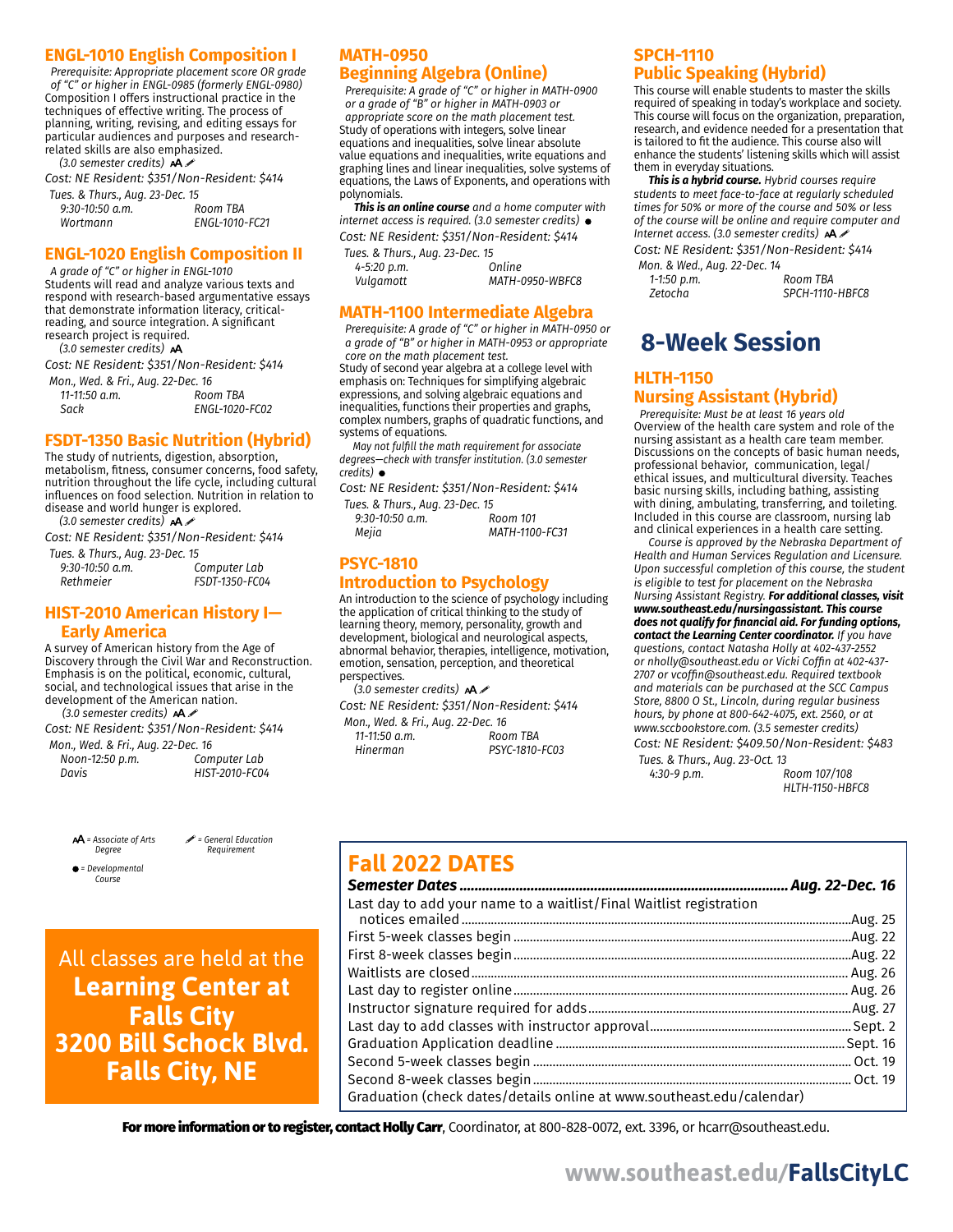#### REGISTRATION INSTRUCTIONS

#### Two Ways to Register

#### 1. Online

- a. Log into [thehub.southeast.edu](http://thehub.southeast.edu)
- b. Enter your Username and Password. Your Username is your *first initial + last initial + SCC ID number* (with no leading zeros) *+ [@southeast.edu](http://southeast.edu)*.
	- For example: John Smith, SCC ID number 0123456: [js123456@southeast.edu](mailto:js123456@southeast.edu)
	- If this is the FIRST time you have logged in or if you would like more information, visit <http://helpdesk.southeast.edu>.
- c. Select "Student Registration"
- d. Under the Registration section, select "Register for Sections"
- e. Choose either Express Registration or Search and Register for Sections

Express Registration (Choose "Express registration" ONLY if you know exact course information or the synonym. Skip to step # 6.)

If you know the course and section number or the synonym, you can use Express registration. Course and section numbers and synonyms can be obtained from the credit schedule. Be sure to enter the term.

Search and Register for Sections (Choose "Search and register for sections" if you DO NOT know the exact course and section number.) Enter the correct term and at least 1 variable about a class to search for a section – click submit. Leave course level blank.

- f. This will produce a list of all the classes available given the variables you submitted. Click on the box in front of the class to select the course – click submit. Tip: online sections can be found by using a location of "web."
- g. On the next screen, you will see a list of the courses you selected under Preferred Sections. Choose the action you want to perform from the drop down box in front of the class and click submit at the bottom of the page.
- h. When you have successfully registered for a section, you will see a screen which confirms your request has been processed and all sections for which you are registered will be listed. When your schedule is final, click on "my schedule" at the bottom of the page and print your schedule.

#### 2. Complete the Official Credit Registration Form

PLEASE PRINT. Complete all blanks and answer all questions.

- a. DEMOGRAPHICS Please complete the demographic information. This information is important in maintaining an accurate student information file for you. NOTE: Race is for statistical purposes only.
- b. CREDIT CLASSES Enter all information on one line for each class you wish to take. If you need assistance in selecting classes, please see your advisor. Add up the number of credits and enter the total in the box to the left of "Total Credit Hours."
- c. SIGNATURE Please sign the registration form.
- d. Advisor's signature is required if prerequisite coursework has not been met.
- e. If your employer is paying for your courses, please see the cashier.
- f. FINANCIAL AID If you have applied for financial aid (PELL Grant or student loan), you must contact the financial aid office to make sure your financial aid file is complete.
- g. Tuition and fees are due on or before the first day of class unless noted.
- h. Submit the completed registration form to the Registration & Records office at one of the three campuses.
	- SCC Beatrice Campus, 4771 W. Scott Road, Beatrice, NE 68310
	- SCC Lincoln Campus, 8800 O St., Lincoln, NE 68520
	-
	- SCC Milford Campus, 600 State St., Milford, NE 68405

#### Tuition & Fees

Tuition and fees are due on or before the first day of class.

#### Books

Please contact the SCC Campus Store for additional required class books and/or materials at 402-437-2560 or online at [www.sccbookstore.com](http://www.sccbookstore.com).

#### Drop/Withdraw from a Credit Class

You must drop the class online using WebAdvisor on the Hub OR complete and submit an "Official Drop/Add Form for Credit Classes" to the Registration & Records Office.

Failure to attend classes does not constitute a drop or withdrawal.

Students must submit an official drop form prior to the refund deadline to be eligible for a tuition refund. Failure to attend classes does not absolve the student of making complete payment for all tuition and fees associated with the student's registration.

#### Refund Policy for Credit Classes

If you decide to discontinue your studies at SCC, refunds are prorated according to the refund formula.

> (DROP DATE) - (COURSE START DATE) (DROP DATE) - (COURSE START DATE)<br>(COURSE END DATE) - (COURSE START DATE) = % ELAPSED

The drop date will be the date you provide an "Official Drop/Add Form" to the Registration & Records office or Drop the class online. All days are included in the computation, including Saturdays, Sundays, holidays and week days. Students are entitled to a refund based on the Refund Table for Credit Classes.

> Refund Table (FOR CREDIT CLASSES) % elapsed........% of refund 0.0 - 10.0........100 10.1 and over........0

- Student activity fees are refundable only during the tuition refund period.
- Refunds are based on the date the Official Drop Form is submitted to the Registration and Records office.
- Refunds will not be granted after deadlines have passed.
- Refunds for classes cancelled by the College are automatically processed and do not require a drop form.
- Refund checks are mailed to the student's current address and usually take 3 to 4 weeks.
- Students who receive federal financial aid are subject to federal refund calculations.
- Students who register after the first class meeting and drop a course are subject to a refund based on the beginning dates of the course, not when they register.

Detailed information on tuition and refunds is published online in the SCC College Catalog.

#### ADA Reasonable Accommodations

SCC provides services and reasonable accommodations to allow persons with disabilities to participate in educational programs and other College activities. For information on requesting ADA reasonable accommodations, contact the SCC Area Access/ Equity/Diversity Office.

#### Additional Registration Information

[www.southeast.edu/registrationandrecords](http://www.southeast.edu/registrationandrecords)